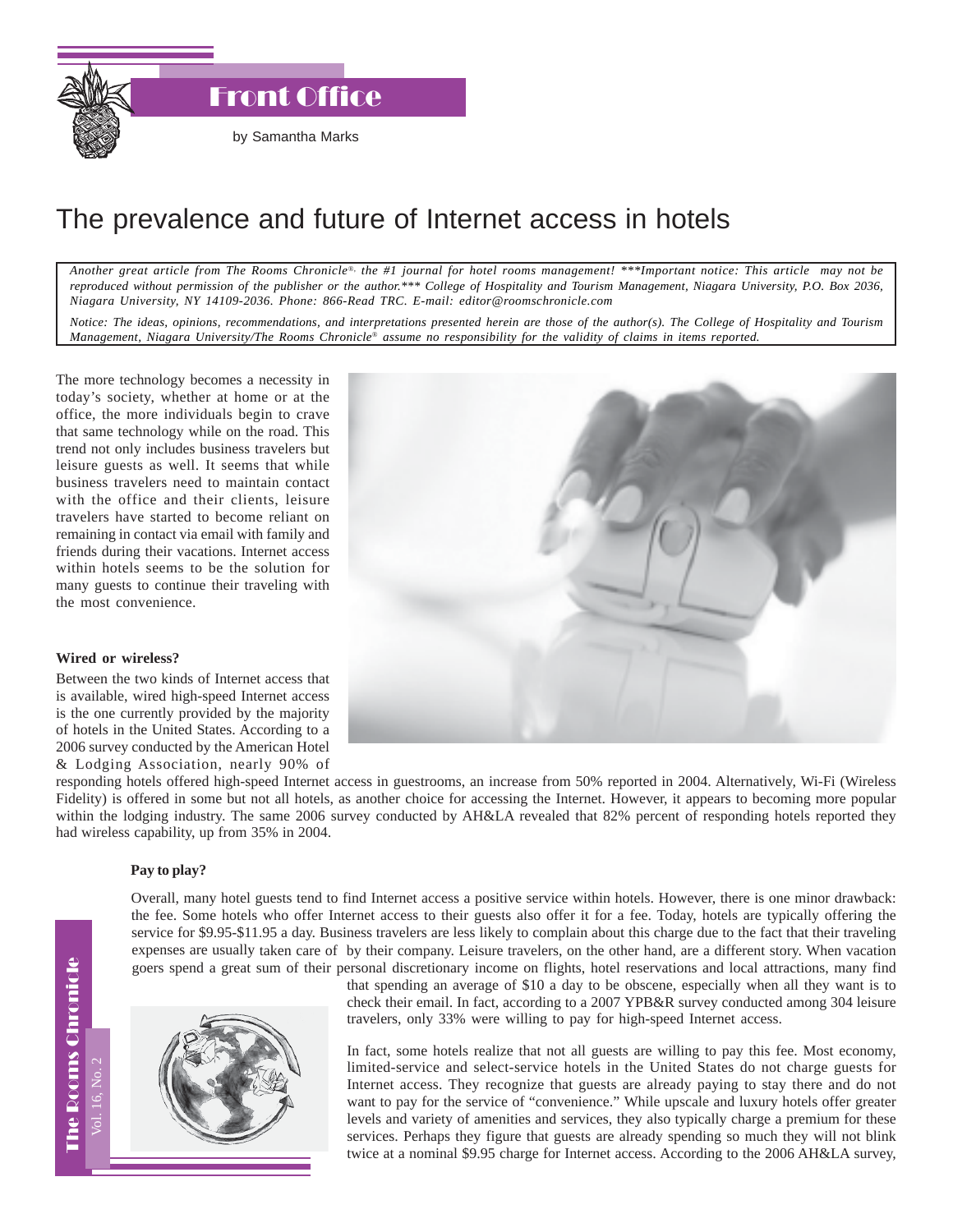

18% of hotels that responded charged for Internet access at their property, a decline of four percentage points since 2004. Furthermore, according to the survey, approximately three-fourths of both deluxe and upscale hotels still charge for high-speed Internet access. There is a significant difference between lower and higher end lodging properties regarding their pricing policies of Internet access.

Despite hotels' fees, it does not change how guests perceive the importance of Internet access while on the road. When the 2007 YPB&R survey asked leisure travelers how important free wireless and wired high-speed Internet access is in a guestroom, 69% of the respondents rated it a three or higher (on a scale of one to five: not at all important – extremely important). However, when asked how important the availability of Internet access was from the guestroom when a fee is applied, the same respondents quickly changed their tune and the majority rated it as neutral to not at all important.

Internet access is a service that allows guests to socialize with family and friends in other ways besides cell phones and text messages which seem to be inundating today's society. The only aspect that stands in the guest's way is that daily charge. To emphasize this argument, the same 2007 YPB&R survey asked guests how much they were willing to pay for Internet access at a hotel/motel/resort. The results reported that 67% would not be willing to pay for Internet access and nine percent of these respondents would not stay at a lodging facility that did not offer complimentary Internet access. Twenty percent responded they would be willing to pay less than five dollars per day; 11% were willing to pay \$5-\$9.99 per day; two percent were willing to pay \$10-14.99 per day. None of the respondents were willing to pay more than \$14.99 per day. Hence, some, but not most of the leisure travelers were willing to pay for Internet access.

## **Is it profitable?**

Some hotels have seen Internet access as an alternative way to gain extra revenue since their local and long distance phone call revenues have been dropping steadily since the introduction of cell phones. While this may seem like a good idea for most hoteliers, if guests are refusing to pay for this service, how lucrative is it really? Hotels are actually only gaining a small amount of revenue that hotels which offer free wired or wireless Internet access are not getting. This outcome is less than ideal. This is one reason why general managers and owners have started to eliminate the high-speed Internet access fees altogether. This plus the finding that 23 percent of business travelers said they would switch hotel brands if an Internet access fee was charged.

#### **One type over the other?**

Another posed question to hoteliers is why not change permanently over to just wireless high-speed Internet access since it seems to be a more convenient form of Internet access, especially with the proliferation of handheld PDA devices? Why are hotels still offering both wired and wireless Internet access? There are a couple reasons for this.

One of these reasons is actually because many hotels cannot do so. Older and more historic hotels are prevented from offering only wireless because of how they were built. Hotels, like the world famous Waldorf= Astoria in New York City, were built mainly with concrete. This prohibits the wireless signal from passing from room to room. In order to provide wireless Internet access at the Waldorf=Astoria, management would have to install a wireless router in almost every room. The expense of installation would cost them more than it would to just continue offering wired Internet access in the guestrooms and wireless in the lobby.

Another reason why hotels have not switched over to completely wireless Internet access is because of the guests. Not all guests prefer wireless high-speed Internet access. While wireless may provide the convenience of accessing the Internet while in bed instead of at the desk, this is usually not the guests' main priority. Guests sometimes feel that wireless Internet access is unstable, unreliable, or even poses an online security threat. Lost connections or intermittent signal strength can be even more inconvenient than not having Internet access at all. Wired Internet access is more reliable and connections are rarely disrupted.